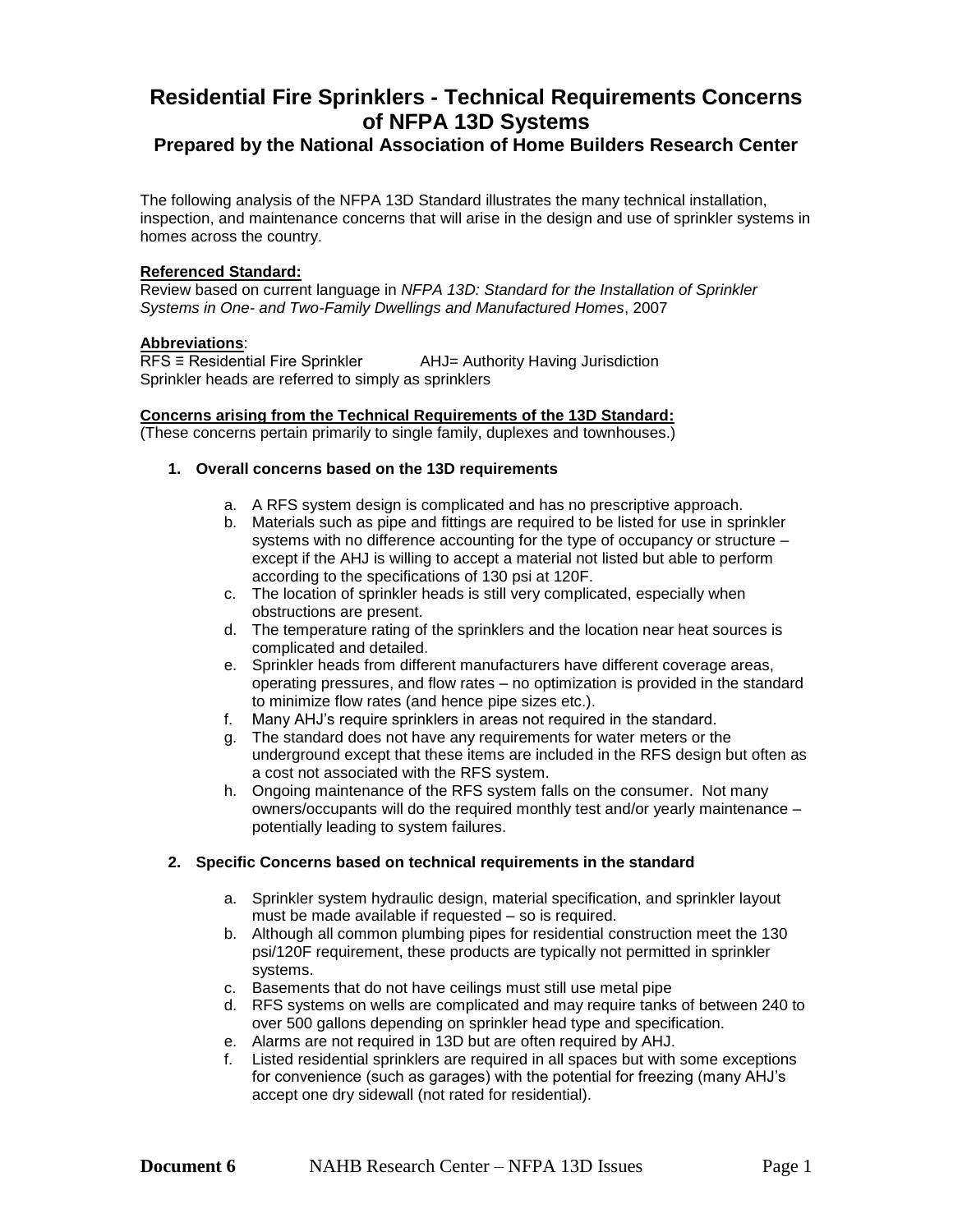- g. Temperature ratings of sprinklers are specified in terms of the maximum normal ceiling temperature – specific locations have higher temperature ratings. Another table lists the minimum distances of sprinkler heads from heat sources such as ducts, pipes, and vents - all of the details are confusing and it is unclear who decides what temperature rating should be used in a particular location.
- h. The water flow rate required for the system varies depending on the sprinkler head rating (based on the coverage area), the pressure available, and the number of heads in any one room (up to 2) – this is very complicated. In addition, the characteristics of the head are required to meet a coverage area minimum and a flow/pressure formula (which is one reason plumbers have resisted involvement).
- i. Multipurpose systems, while originally a hallmark of the 13D standard, have many complications that make its use difficult.
- j. Location of sprinkler heads is so complicated that only a skilled sprinkler designer can locate the heads based on the requirements of the standard. Even so, in more complex situations, there are no guidelines and the decision is left to the AHJ or their designee.
- k. Many AHJ's require sprinklers in locations that are not required in 13D.

## **3. Potential areas where improvements may be made**

- a. Develop a prescriptive approach to RFS design for 13D systems including minimum performance specs for sprinklers and prescribed pipe sizes based on water pressure.
- b. Allow any residential domestic pipe material, even in basements.
- c. Locate sprinklers based on a set of minimum (or maximum) requirements that apply to all sprinklers.
- d. Develop system designs based on life safety (as the original intent) not extinguishing requirements – the fire department will still show up in case the sprinkler or water supply fails.
- e. Consider developing limited sprinkler applications such as the bedrooms and kitchen – locations where the incidence of fire are highest.

#### **4. Some differences in the NFPA 13R Standard**

- a. Formal design
- b. Higher flow rate
- c. Alarms and gauges
- d. Fire Department connection
- e. More stringent piping requirements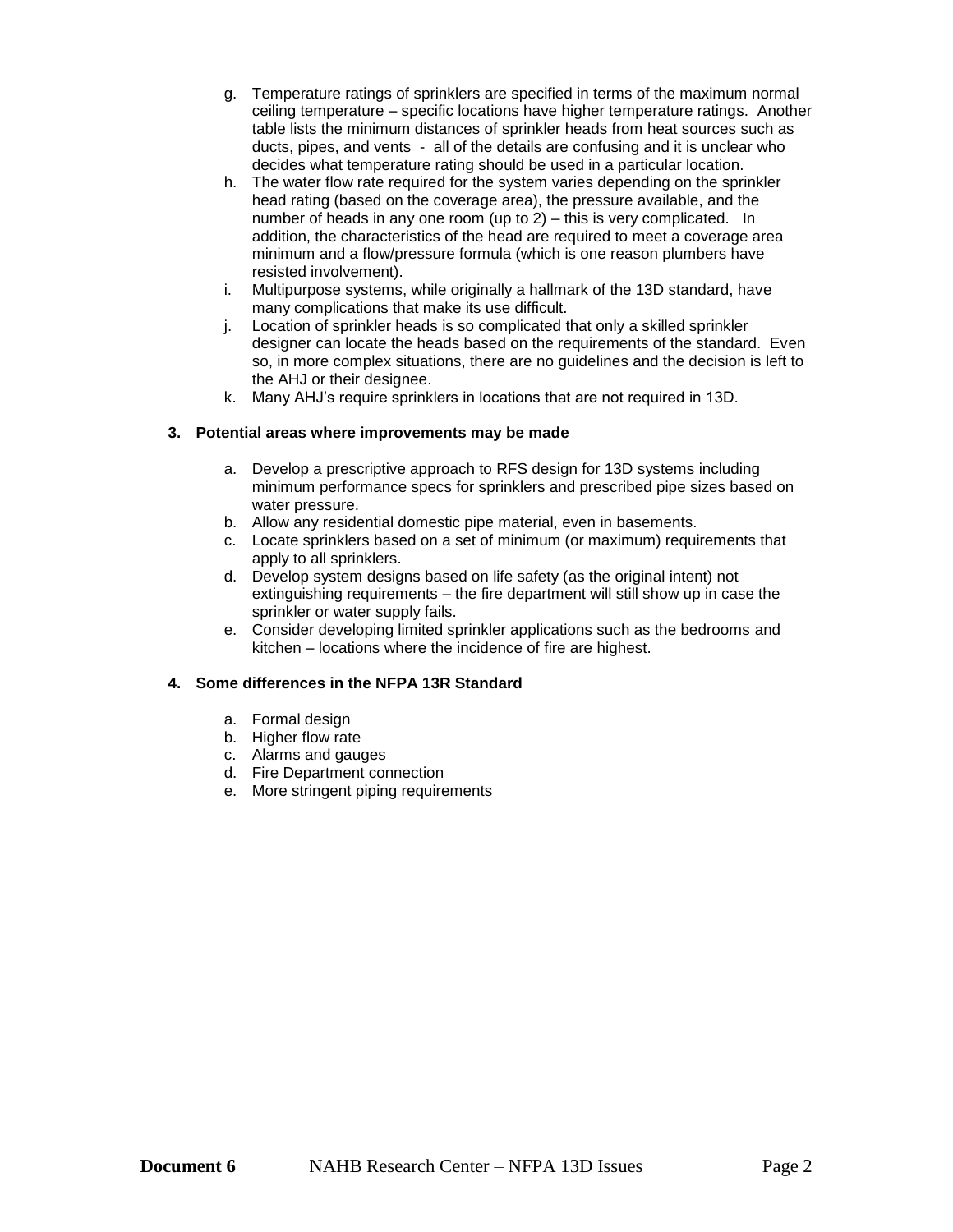# **Specific Technical Issues**

## **Chapter 4 - General**

- Installer must provide the owner/occupant with instructions on inspecting, testing, maintaining the RFS system
- Sprinklers painted outside the factory shall be replaced
- RFS using antifreeze must be emptied and refilled each year
- Documentation shall be available upon request to ensure adequate water supply, listed devices, and adequate sprinkler coverage have been addressed

#### **Chapter 5 – System Components**

- CPVC and PB accepted in the standard if listed for sprinkler system use
- Other non-metallic pipe must be capable of 130 psi at 120 F (also for non-metallic fittings)

#### **Chapter 6 – Water Supply**

- If stored water only, then stored volume equals demand [sprinkler] water flow rate times 10 minutes except if 1 story, less than 2000 ft<sup>2</sup> - then 2 sprinkler head flow rate times 7 minutes
- A well with a pump that can meet the sprinkler flow demand and pressure can meet the stored water requirement using the water in the well plus the water in the tank (if it supplies the sprinkler system)
- Systems with pumps shall be tested at the design flow and duration (10 or 7 minutes)
- Other pump system requirements depending on the pump/tank system design
- Multipurpose Piping Systems (MPS)
	- For more than 1 unit, 5 gpm added to common piping flow
	- All piping supplying sprinklers in MPS must be listed or conform with standard
	- Piping from the MPS to plumbing fixtures not required to be listed
	- Permitted by local plumbing and health authority
	- Warning sign requirement at main shut-off
	- Special requirements if water treatment equipment installed

## **Chapter 7 – Installation**

- A RFS drain valve is required
- If the sprinkler system has an alarm, an inspector flow test valve for the alarm must be installed
- Listed residential sprinklers are required with exception for some areas as mechanical closets and non-living spaces (such as garages)
- Temperature ratings of the sprinkler varies by location and estimated maximum ceiling temperature, special requirements for sprinklers located:
	- Where ceilings can reach over 100 F,
	- Under skylights exposed to the sun
	- Under an uninsulated roof
	- Near heat sources
	- Table of distances for sprinkler heads located near heat sources including ducts, hot water pipes, light fixtures, etc.
- Sprinklers and covers shall not be painted (unless listed by the manufacturer to be field painted)
- If solvent cement is used in the piping system, sprinklers must not be installed prior to cementing the pipe
- Water flow alarms are required on homes without smoke alarms installed according to NFPA 72
- Non-metallic piping in attic must have insulation over the pipe

#### **Chapter 8 – System Design**

• Design discharge (water flow) - up to two heads if 2 or more heads in a room